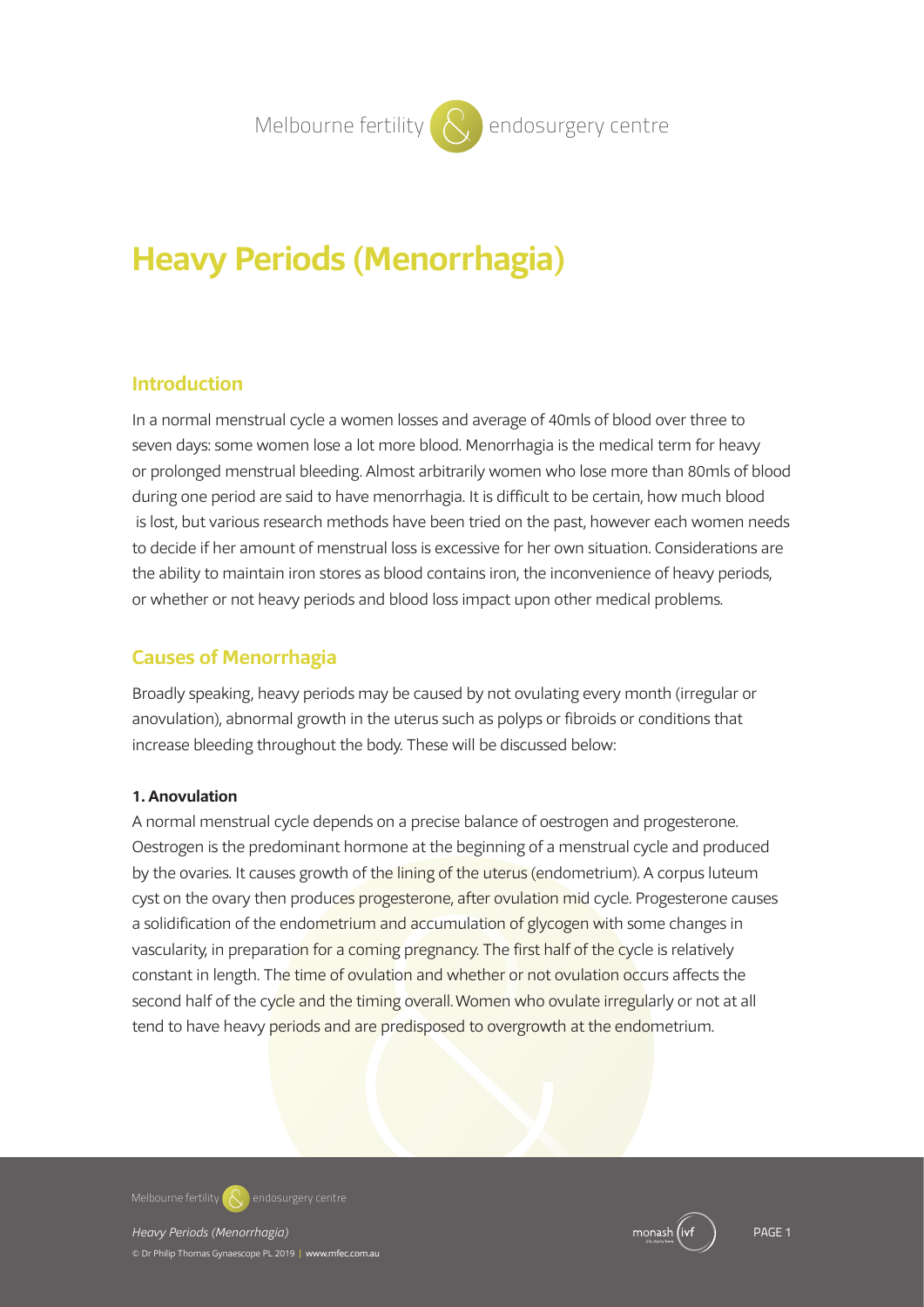#### **2. Growths in the Uterus**

Non-cancerous or indeed cancerous growths in the uterus can cause heavy periods. The most common non-cancerous growths include endometrial polyps, which are a localized overgrowth of the lining of the uterus, fibroids (see separate document on fibroids on the website), and overall overgrowth of the lining of the uterus called endometrial hyperplasia, which in some cases can be a precursor to uterine cancer. There are several risk factors for this.

# **Bleeding tendency**

Women with certain bleeding conditions or whoever takes certain medications that prolong bleeding time can also have heavy menstrual bleeding. Examples include Von Ville brands disease, Hemophilia, having a low platelet count, or taking anticoagulants ("blood thinners") such as Warfarin. Aspirin itself, although active against platelets does not cause heavy periods.

# **Symptoms**

Women who soak through a pad or a tampon every one to three hours, have bleeding for more than seven days, need to use "double protection" (both pads and tampons) together, needing to change pads or tampons at night, flooding at night, passage of clots or those with iron deficiency anemia and all objectively be assessed to have excessively heavy periods. Note that many of things occur over a long period of time and often a women does note realise that she is iron deficient or suffering from excessively heavy periods.

# **Diagnosing the cause of Menorrhagia**

It is necessary to perform a physical examination including a pelvic examination, speculum examination, Pap smear and swabs. I will usually also order blood tests, to explore the extent, consequences and complications of heavy periods. Blood tests will look for bleeding disorders, especially in younger women, blood count or hemoglobin, and iron stores. Note that serum iron per se is a short-term indicator or iron stores, more long term and reliable indicator is ferritin levels.

A pelvic ultrasound is also necessary to fully evaluate heavy or irregular menstrual bleeding, as this can assess the entire uterus, ovaries and give us an idea of other structures within the pelvis and abdomen.

**Melbourne fertility**  $\left(\bigwedge_{k=1}^{\infty}P_{k}\right)$  endosurgery centre

Heavy Periods (Menorrhagia) PAGE 2 | PAGE 2 | PAGE 2 | PAGE 2 | PAGE 2 | PAGE 2 | PAGE 2 | PAGE 2 | PAGE 2 | PAGE 2 | PAGE 2 | PAGE 2 | PAGE 2 | PAGE 2 | PAGE 2 | PAGE 2 | PAGE 2 | PAGE 2 | PAGE 2 | PAGE 2 | PAGE 2 | PAGE

© Dr Philip Thomas Gynaescope PL 2019 **|** www.mfec.com.au

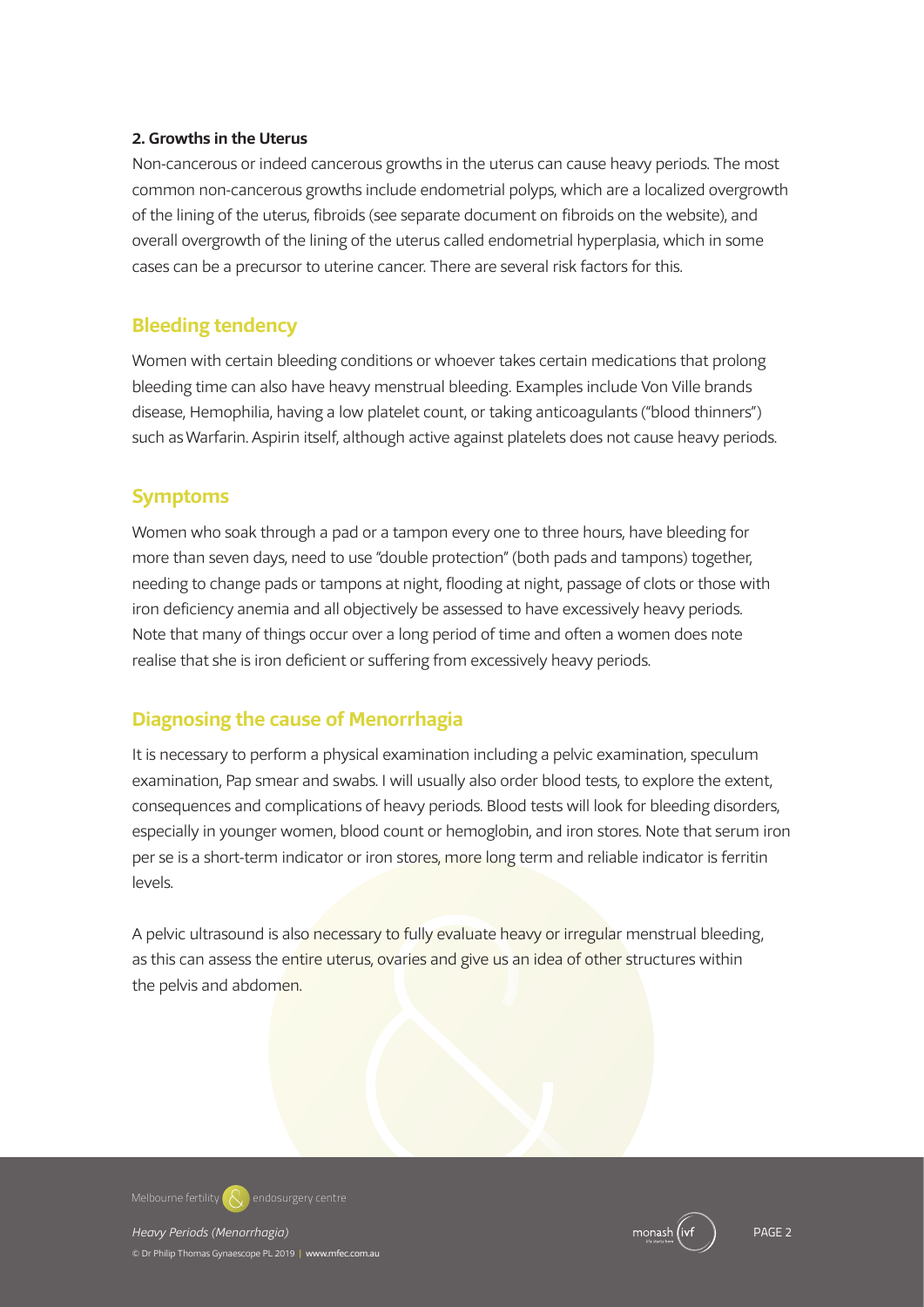# **Endometrial sampling (or curettage).**

This is commonly called, and I don't like this term, a "clean out". Actually, a curette only samples the minority of the uterine lining and is a diagnostic procedure rather than a treatment per se. Certainly, in the setting of a recent or current miscarriage, a suction curettage can be therapeutic as it removes excessively thickened endometrial lining, and products of conception for diagnostic curette in the setting of menorrhagia, is hardly lastingly therapeutic. A biopsy of the lining of the uterus is necessary to exclude overgrowth or precancerous changes. This is, now preceded by hysteroscopy. Hysteroscopy involves the visual examination of the lining of the uterus and improves the liability of curettage (see other document, on this website, Diagnostic Hysteroscopy and Curettage).

# **Treatment of menorrhagia**

Treatment is broadly divided into medical, surgical or no treatment at all. The treatment recommended is determined by the cause of the bleeding, your preferences, the need to prevent pregnancy or the desire to achieve a future pregnancy, and the desire to preserve fertility.

# **Medical Treatment of menorrhagia**

### **1. Contraceptive Pill.**

The OCP is an effective means of reducing menstrual bleeding when there is no physical cause for heavy bleeding present (i.e. dysfunctional uterine bleeding). The OCP can reduce period flow by around 50% and obviously has it advantage of concurrent contraception. This is achieved by the thinning the endometrium and subtle affects on the body's blood clotting system. I may be possible to take the OCP, without a break in order to avoid periods (so called tricycling). For practical purposes, this can only be achieved with monophasic or single dose pills such as Microgynon .

### **2. Mirena or Progesterone containing intrauterine devices.**

The Mirena is one of the mist important break throughs in gynecological care in the last 20 years. There is no doubt, that Mirena IUCD's, have reduced the incidence of hysterectomy. A Mirena IUCD, can reduced menstrual flow by about 90%, and over the course of 12 months post insertion, around 30% of women experience no periods at all. This is achieved, by thinning the endometrium and reducing the blood flow ….endometrial endo-myometrium (there is separate document on this website, concerning Mirena's) Also see www.Mirena.com.

**Melbourne fertility (** $\mathcal{R}$  ) endosurgery centre

Heavy Periods (Menorrhagia) **PAGE 3** PAGE 3 © Dr Philip Thomas Gynaescope PL 2019 **|** www.mfec.com.au

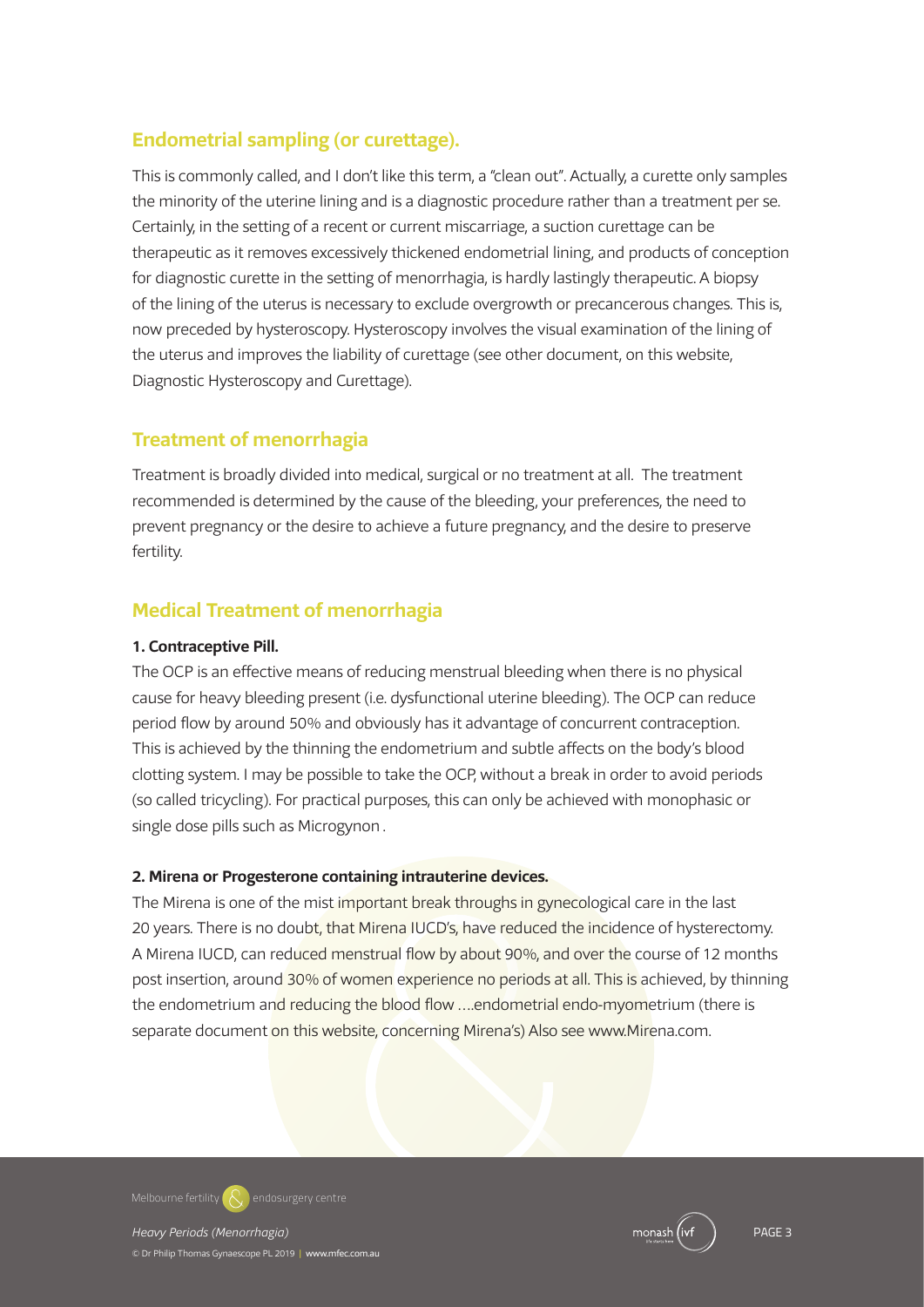The World Health Organisation, publishes a list of criteria for the perfect contraceptive, and Mirena is the only device to satisfy all its requirements. Mirena IUCD's, can be inserted after exclusion of other pathologies, sometimes in the doctors room, but more likely under general anaesthetic in a hospital or day surgical facility. This is a technically superior way of inserting the Mirena IUCD as a curettage and complete assessment, maybe undertaken at the same time.

#### **3. Implanon devices.**

Implanon, or the progesterone containing subcutaneous rod is also effective in reducing menstrual flow. About the extent is on the Mirena device although the pattern of bleeding may remain disturbed. In practice this is a common reason for discontinuation of treatment.

#### **4. Depo-Provera**

Depo-Provera is injectable progesterone that is given on a three monthly basis. Again, it causes a rapid decrease in menstrual flow. Its side affects to …more than those with Mirena, return to fertility is must longer and side affects tend to be more severe. Is is a less practical option for the medium to long term compared to the OCP or Mirena.

#### **5. Antifibrinolytic medications**

The principal example is Cyklokapron or Tranexamic acid. These very subtly changed the balance of the body's coagulation system, in favour of clots forming rather clots dissolving. This can reduce menstrual flow by around 50%, similar to the combined OCP. A past history of deep venous thrombosis is not a contraindication however a current DVT is. Large doses needs to be taken, on approximately six hourly basis, this treatment can be effective but in reality can turn out to be quite inconvenient as many tablets need to be taken, and there is no overall modification of the underlying problem. Side effects can include headaches, muscle cramps or occasional abdominal pain.

#### **6. Non steroidal anti-inflammatories (NSA's)**

Ponstan or mefenamic acid is most commonly prescribed, non steroidal, it is specifically for the treatment of heavy periods. However, other non steroidals such as Nurofen such as Naprogesic may also be effective. These can reduce menstrual flow, by about 50%, are not expensive and have a few side effects. They may also reduce period pain, but the not contraceptives. These can be taken, in combination with any of the above treatments.

**Melbourne fertility**  $\left(\bigwedge_{k=1}^{\infty}P_{k}\right)$  endosurgery centre

Heavy Periods (Menorrhagia) PAGE 4

© Dr Philip Thomas Gynaescope PL 2019 **|** www.mfec.com.au

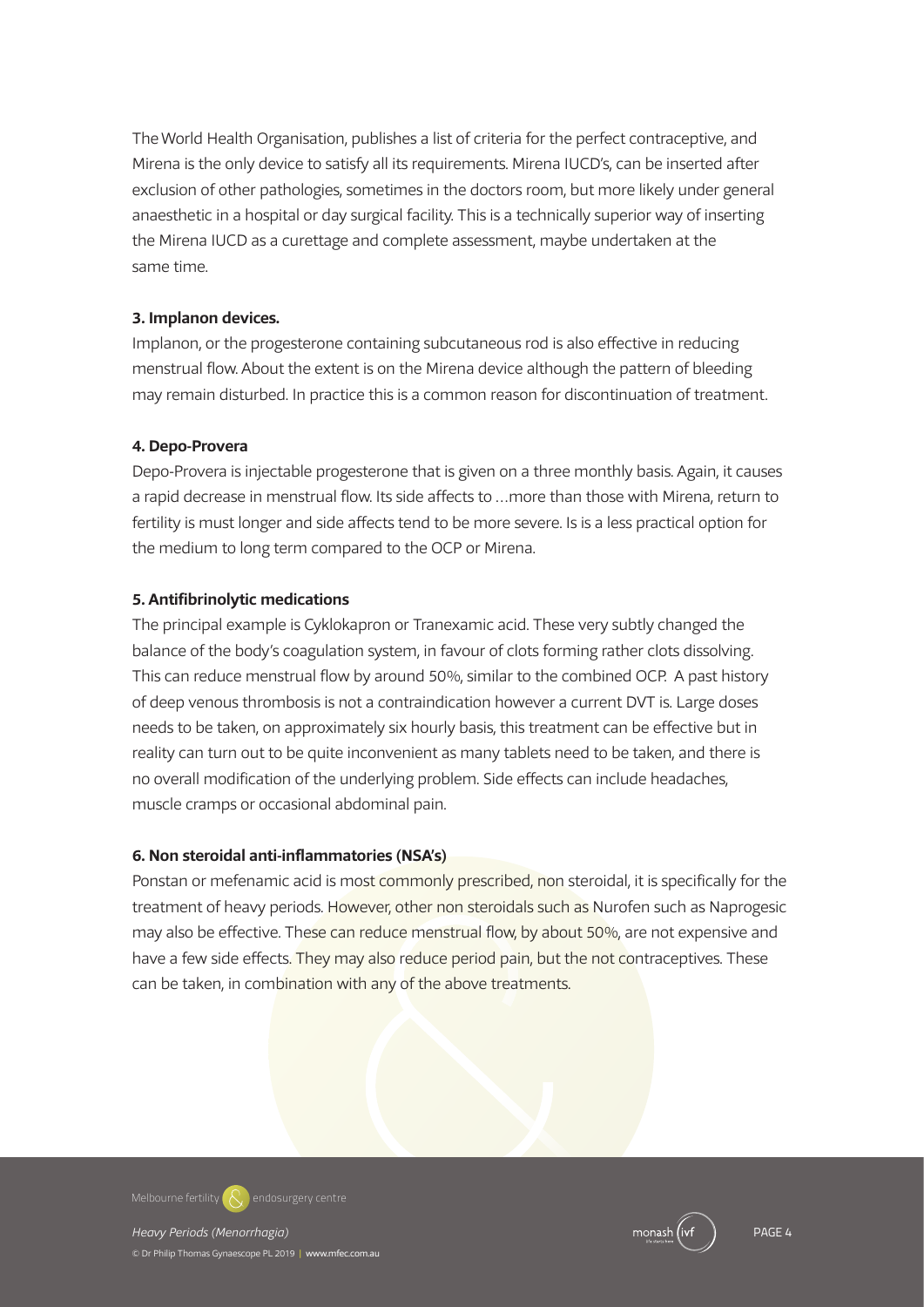#### **7. Progesterone Pills**

The Progesterone contraceptive, Microlut is not an effective way of controlling periods as the dose is not high enough, however other progesterone's such as Provera (Medroxyprogesterone acetate) and Primolut (Norethisterone) are more effective. As described above, Progesterone is intrinsically vital to controlling periods. Taking either Norethisterone or Medroxyprogesterone acetate will soon put a halt to menstrual bleeding although the dose range is very wide. However, as sure as night follows day, on ceasing this medication a period will ensue. This is a normal physiological response.

Patient are often confused, about the length of time, for which oral progesterone tablets can be taken, In time, they may cause an effective thinning of the endometrium, which can in itself be useful but this may lead to break through bleeding or spotting. However, please note that as far as the endometrium goes no harm is done. The only contraindication to progesterone therapy is that of progesterone sensitive breast tumor. There is no effect on deep venous thrombosis risk.

Therefore, although progesterone tablets can be used in the short to control heavy bleeding, they are best taken in a cyclical fashion. This is generally between days five and 25 of the menstrual cycle. Generally speaking we would hope that during that week off, a normal sensible period ensues, although in practice I often find that the period at this time is especially heavy again, regular medication must be taken, and it often proves inconvenient in the long term.

# **Surgical treatment for menorrhagia**

Just as in the medical treatment, the mode of surgical treatment depends on women's wishes and desires for future fertility and the tolerance of the potential risk for failure, Minor surgical procedures for menorrhagia have become much more frequent over the last 10 to 20 years and also more effective.

### **1. Endometrial Ablation**

This is the term given to a surgical procedure that cauterizes the lining of the uterus. It is aimed to "burn" the endometrium down to its regenerative layer, thereby permanently reducing menstrual flow. Further notes on this procedure can be found on this website. Generally speaking the 30/30/10 rules applies. In 30% of women zero periods result. In another 30%, periods are extremely light, and a further 30%, periods are rendered normal, and in 10%, little or no effect is attained. In reality it is generally possible to predict the 10% of patients.

**Melbourne fertility**  $\left(\bigwedge_{k=1}^{\infty}P_{k}\right)$  endosurgery centre

Heavy Periods (Menorrhagia) PAGE 5 (Page 1999) PAGE 5 © Dr Philip Thomas Gynaescope PL 2019 **|** www.mfec.com.au